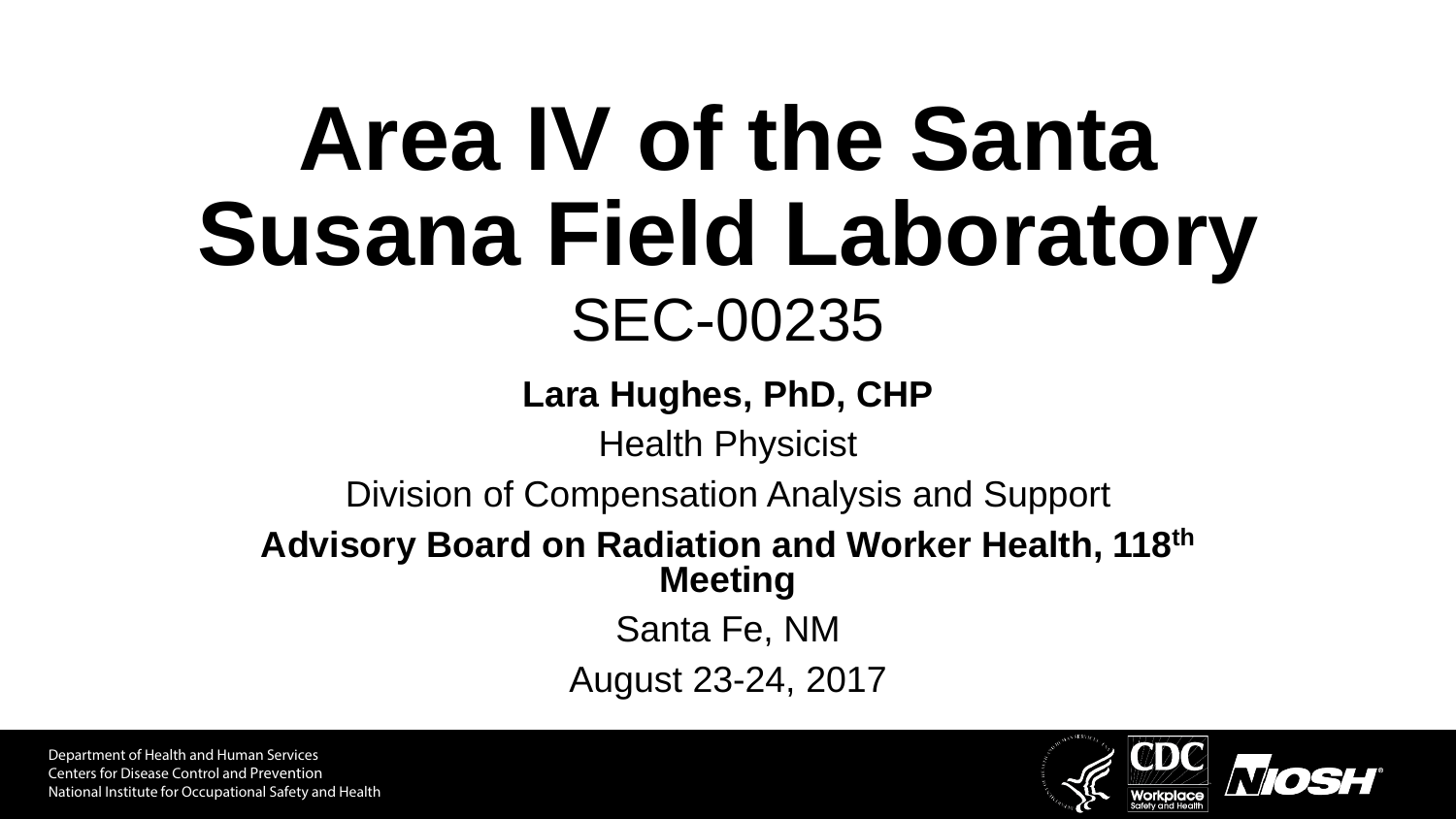## Previous SEC classes for Area IV SSFL

| <b>Petition</b><br><b>Number</b> | <b>NIOSH recommended SEC class</b>                                                                                                                           |
|----------------------------------|--------------------------------------------------------------------------------------------------------------------------------------------------------------|
| <b>SEC-00093</b>                 | All covered employees, all areas of Area IV SSFL, Jan. 1, 1955 - Dec. 31, 1958<br>- based on lack of internal monitoring pre-1959                            |
| <b>SEC-00156</b>                 | All covered employees, all areas of Area IV SSFL, Jan. 1, 1959 - Dec. 31, 1964<br>- based incomplete bioassay data available to NIOSH pre-1965               |
| <b>SEC-00234</b>                 | All covered employees, all areas of Area IV, SSFL, Jan. 1, 1965 – Dec. 31, 1988<br>- based on insufficient data to assess intakes from thorium and americium |
| <b>SEC-00235</b>                 | <b>None</b>                                                                                                                                                  |

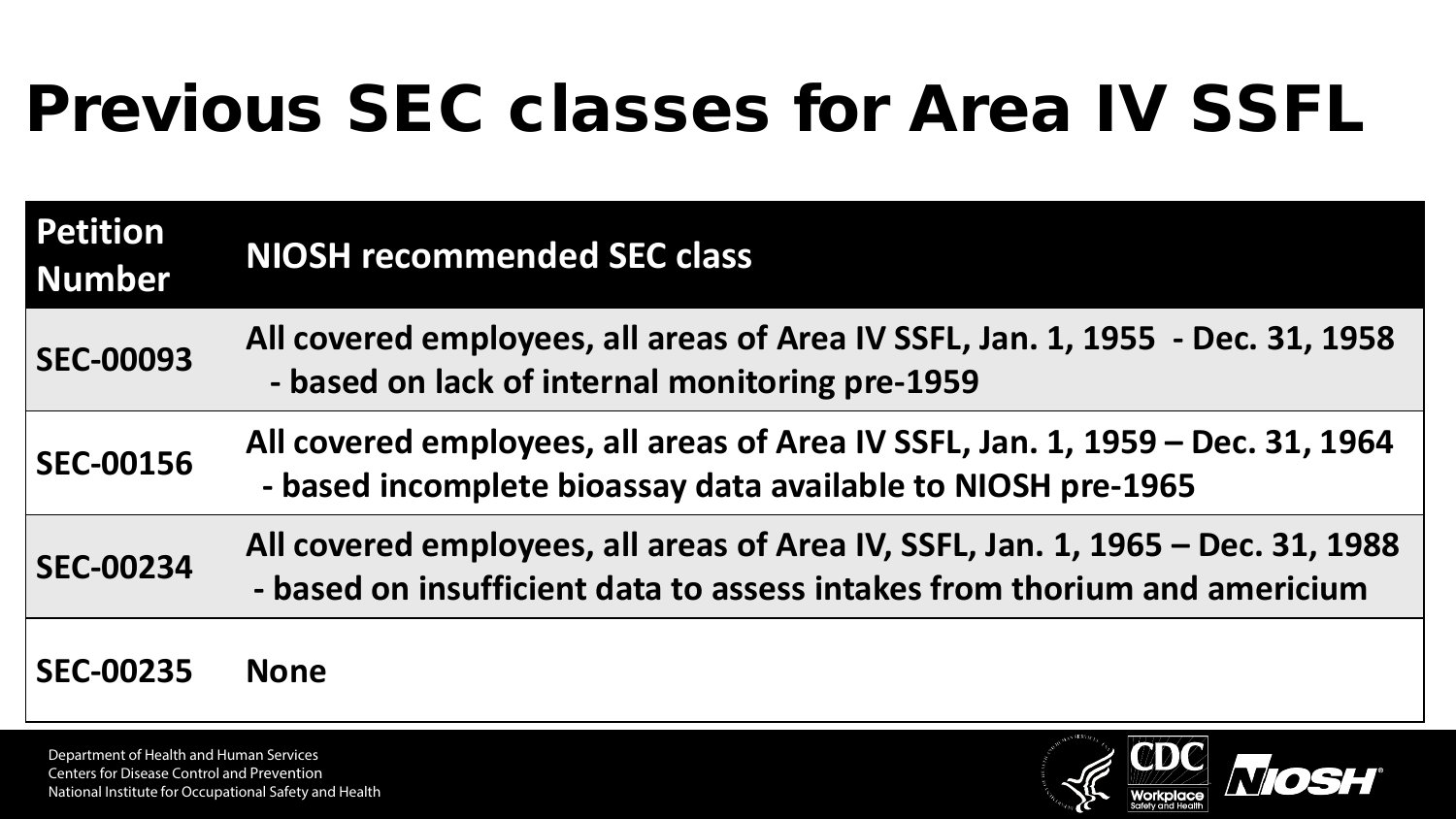# Petition Evaluation History

■ Petition SEC-00235 received August 9, 2016 for class:

*All employees of North American Aviation, to include corporate successors and subcontractors who worked at Area IV of the SSFL from December 31, 1964 through present.*

Class evaluated was:

*All employees of the DOE, its predecessor agencies, and their contractors and subcontractors who worked at Area IV SSFL in Ventura County, CA, from Aug. 1, 1991 through Jun. 30, 1993* 

NIOSH proposed class to be added to SEC: None

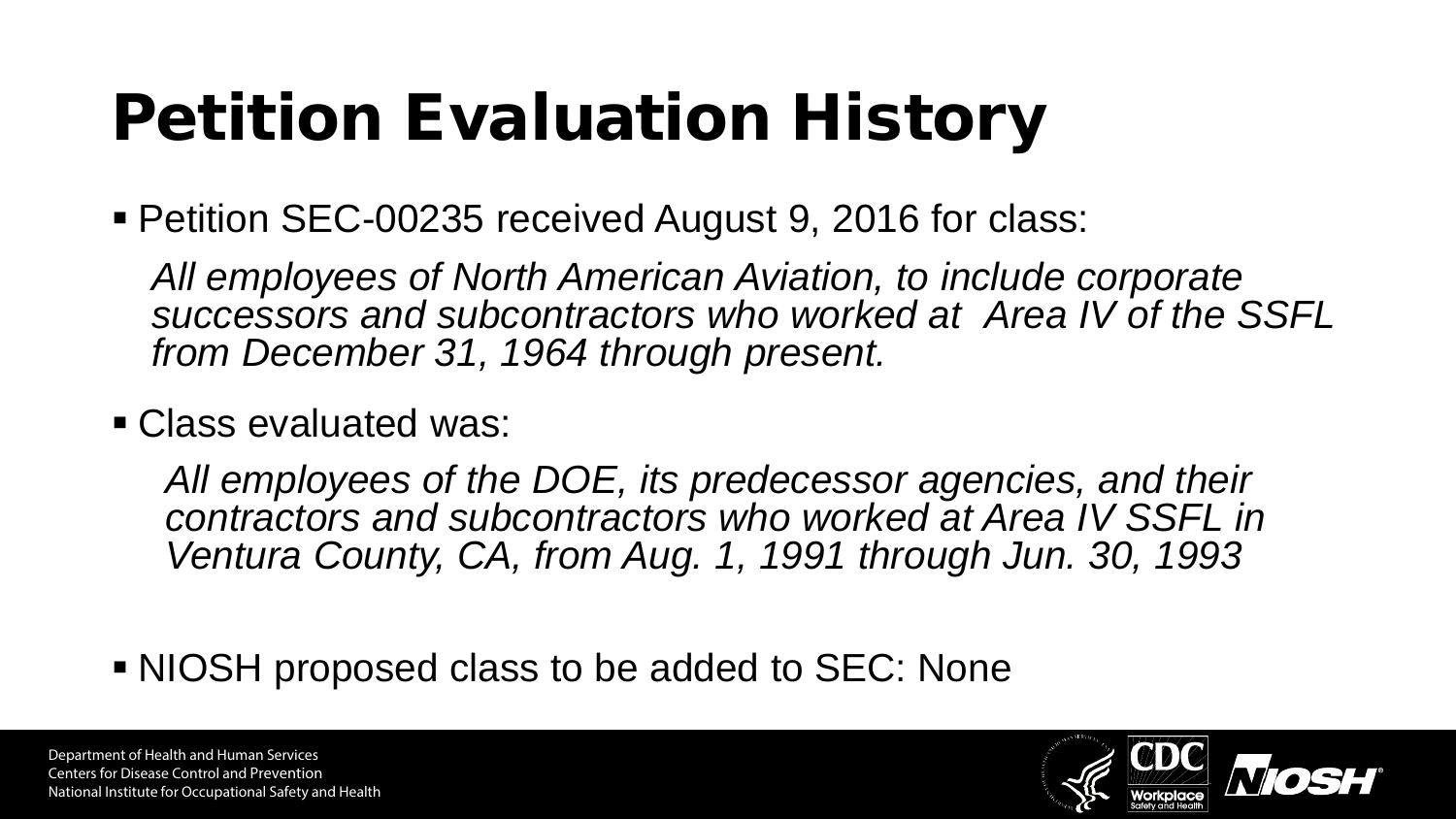## Controls for Environmental Pollution (CEP)

- Petition did not adequately support any of the defined bases
- CEP was suspected of data falsification and results are not used by NIOSH
- NIOSH considered petition basis F.2 supported (lost, falsified or destroyed records)
- Area IV used Controls for Environmental Pollution (CEP) as the urine sample analysis vendor from August 1991 to June 1993
- Research found documentation of contract end in June 1993
- Evaluation to determine if there is any impact to DR due to the discarding of CEP data

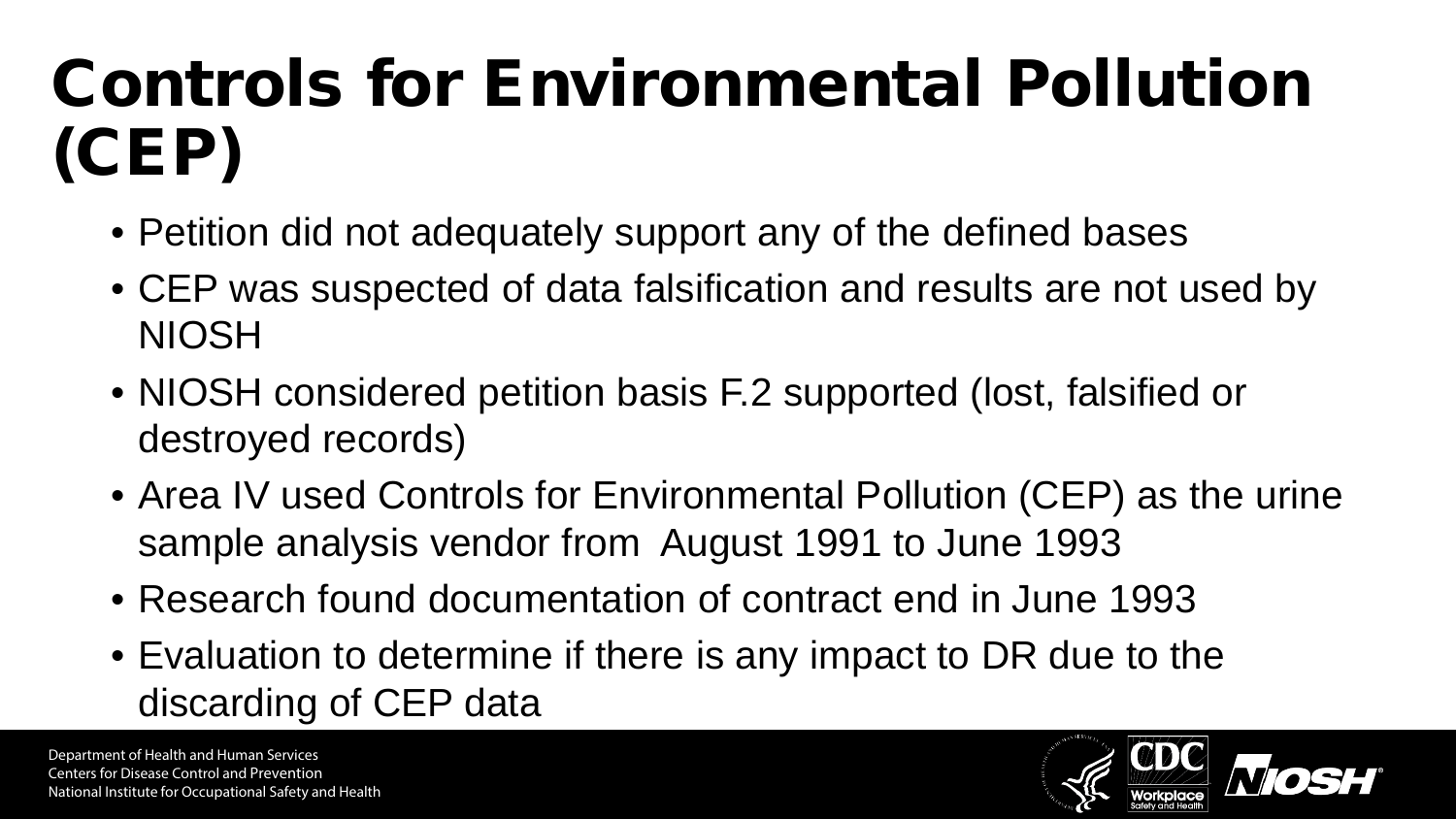# Area IV SSFL claims as of July 2017

Total Number of claims submitted for DR **316**

Total number of claims for workers who worked during the period from August 1, 1991 through June 30, 1993 **29**

Total number of claims for workers who started employment during the evaluated period **6**

Number of DRs completed for the evaluated period (submitted to DOL) **22**

Number of claims with internal dosimetry records for the evaluated period **5**

Number of claims with external dosimetry records for the evaluated period **10**

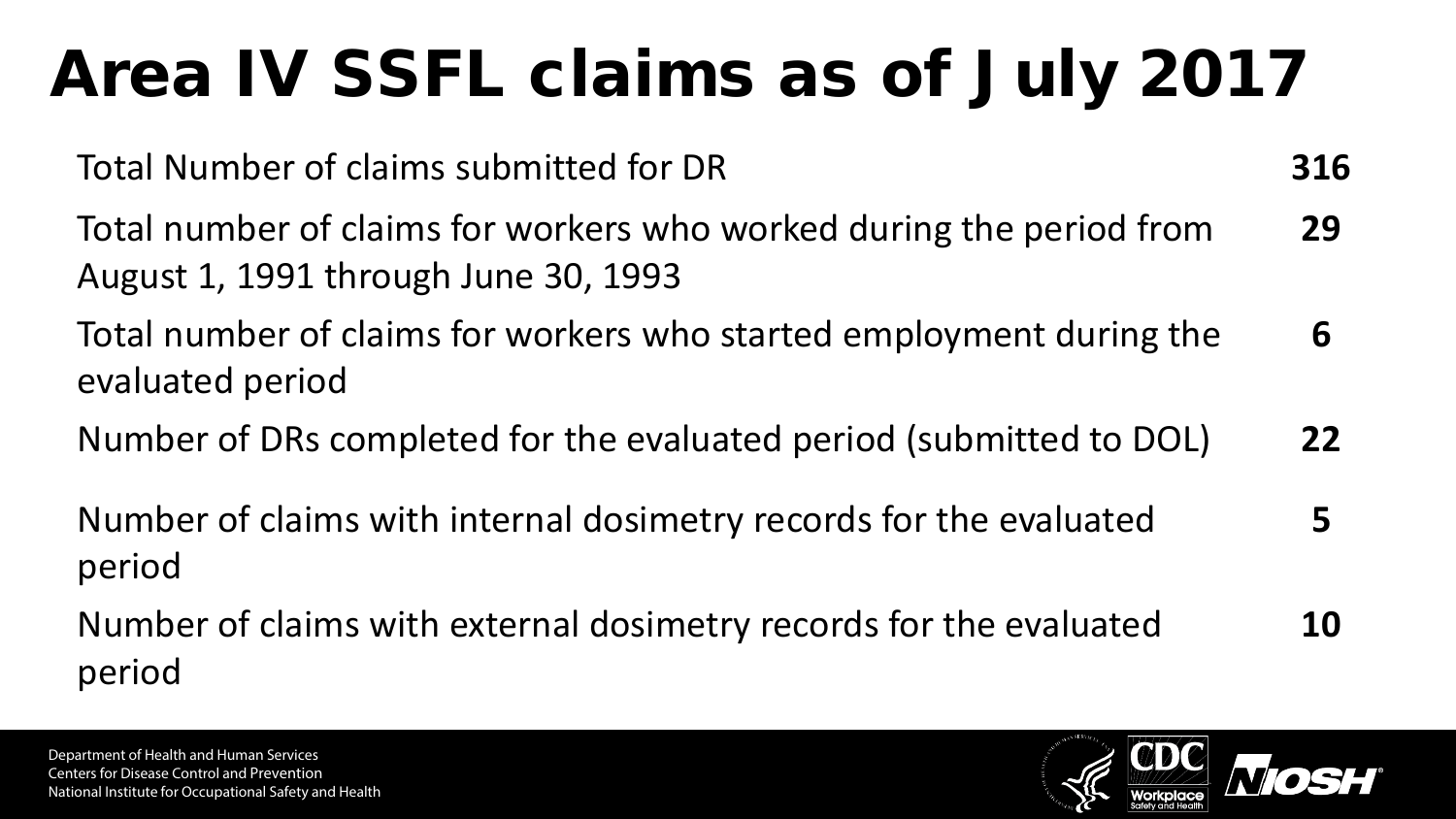## Area IV SSFL Site

- 2,850 acres total
- Simi Hills, Ventura County; 30 miles northwest of Los Angeles,
- 4 administrative and operational areas (Area I-IV)
- Area IV (290 acres) is the only covered area (ETEC)
- Contractor during 1991-1993 period: Rockwell International



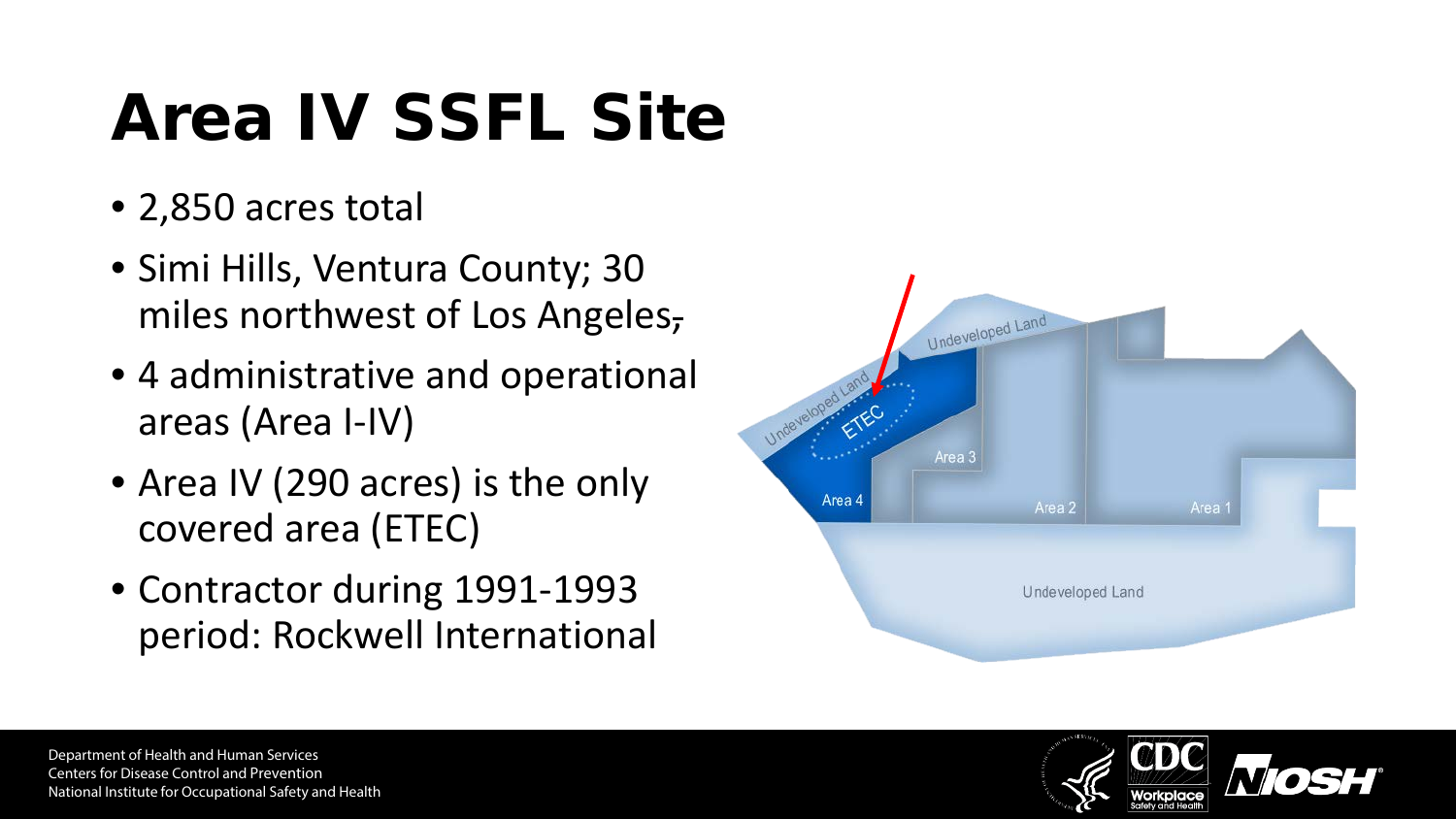## SSFL Processes

- **DOE operations (1955-1988)**
	- Reactor testing and development
	- Nuclear Support operations
	- Energy and non-nuclear R&D
- **DOE remediation (1988 present)**
	- D&D of structures and components
	- Characterization, treatment, packaging and temporary storage of radioactive and mixed waste

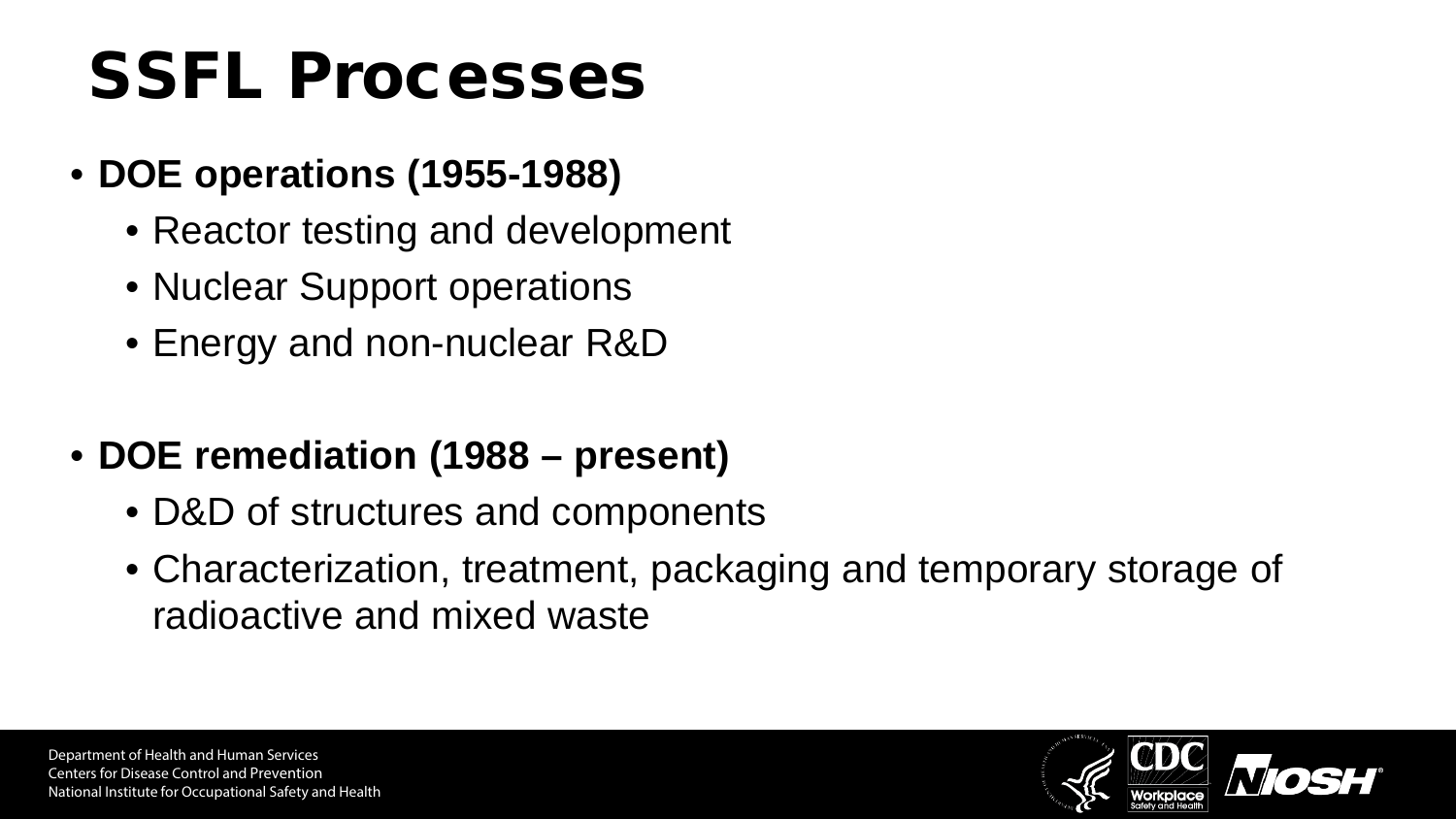### SSFL Processes - cont'd

### • **Highest exposure potential during D&D:**

- SNAP Reactor Development Facility D&D
- Hot Lab: Hot cell D&D

### • **Facilities still operating:**

- Fuel Storage Facility
- Rad. Materials Handling Facility Complex
- Rad. Instrument Calibration Laboratory

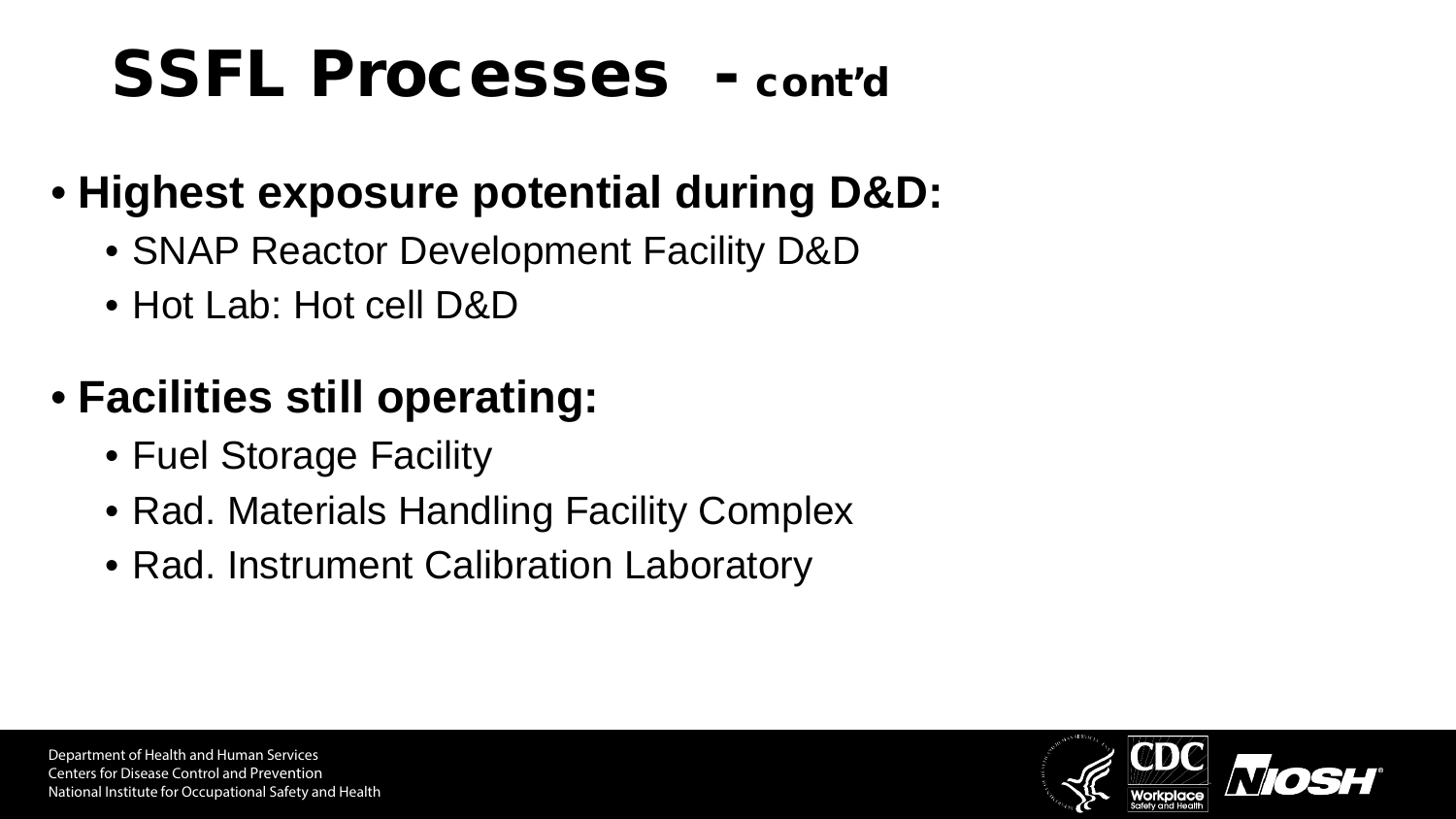### Site History - Timeline

1950



Water Boiler Reactors (KEWB) [4073] Engineering Test Building (includes the Hot Cave) [4003] Hot Laboratory (RIHL) [4020] First SNAP Critical Test Facility [4373] Sodium Reactor Experiment (SRE) [4143] Fuel Storage Facility [4064] Sodium Graphite Reactor (SGR) [4009] Organic Moderated Reactor (OMR) [4009] AE-6/L-85 [4093] Radioactive Materials Disposal Facility (RMDF/RMHF) Radioactive Measurement Facility [4029] SNAP Experimental Reactor (SER) [4010] Van de Graaff Accelerator Facility [4030] Advanced Epithermal Thorium Reactor (AETR) [4100] Fast Critical Experiment Laboratory [4100] Second SNAP Critical Test Facility [4012] Shield Test Reactor (STR) (renamed STIR) [4028] SNAP 2 Development Reactor (S2DR) [4024] Liquid Metals Component Test Building [4023] SNAP 8 Experimental Reactor (S8ER) [4010] Uranium Carbide Fuel Manufacturing Pilot Plant [4005] SNAP Flight System Critical Facility (FS-1, FS-4, and FS-5 reactors) [4019] Shield Test and Irradiation Reactor (STIR) [4028] SNAP 10 Flight Simulation Reactor (S10FS3) [4024] Nuclear Materials Development Facility [4055] SNAP 8 Development Reactor (S8DR) [4059] Heavy Metal Reflected Fast Spectrum Reactor (HMRFSR) [4012] SNAP Transient Test Facility [4024] Radiation Instrument Calibration Lab [4011]

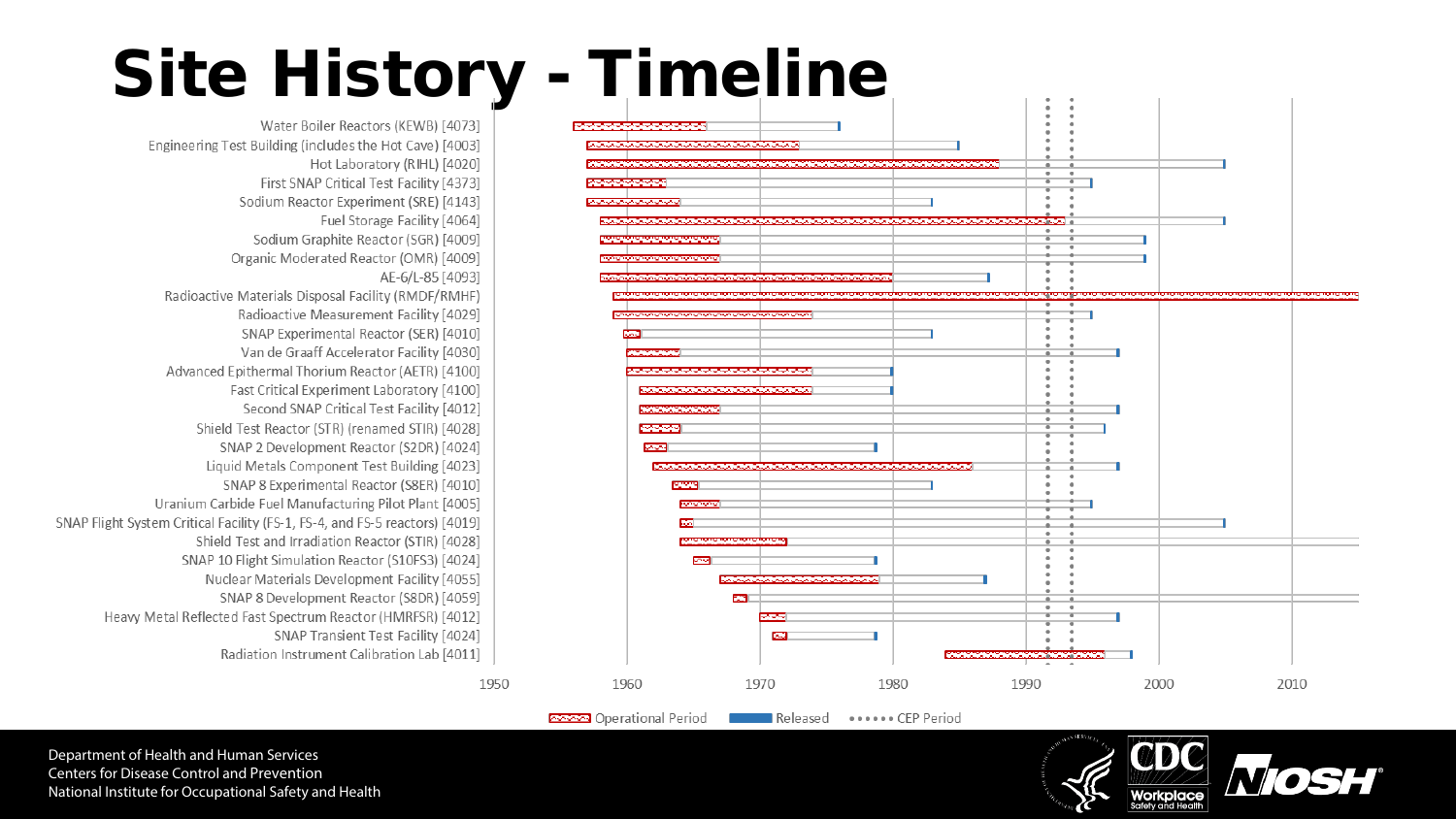# Internal Exposure during D&D

### **Sources:**

- Dust from demolition operations
- Removal of reactor activated concrete
- Decontamination of hot cell facility
- Unencapsulated material handled, stored and packaged in the RDMF

### **Radionuclides of concern:**

- Transuranics
- Activation products
- Uranium compounds
- Limited thorium and plutonium

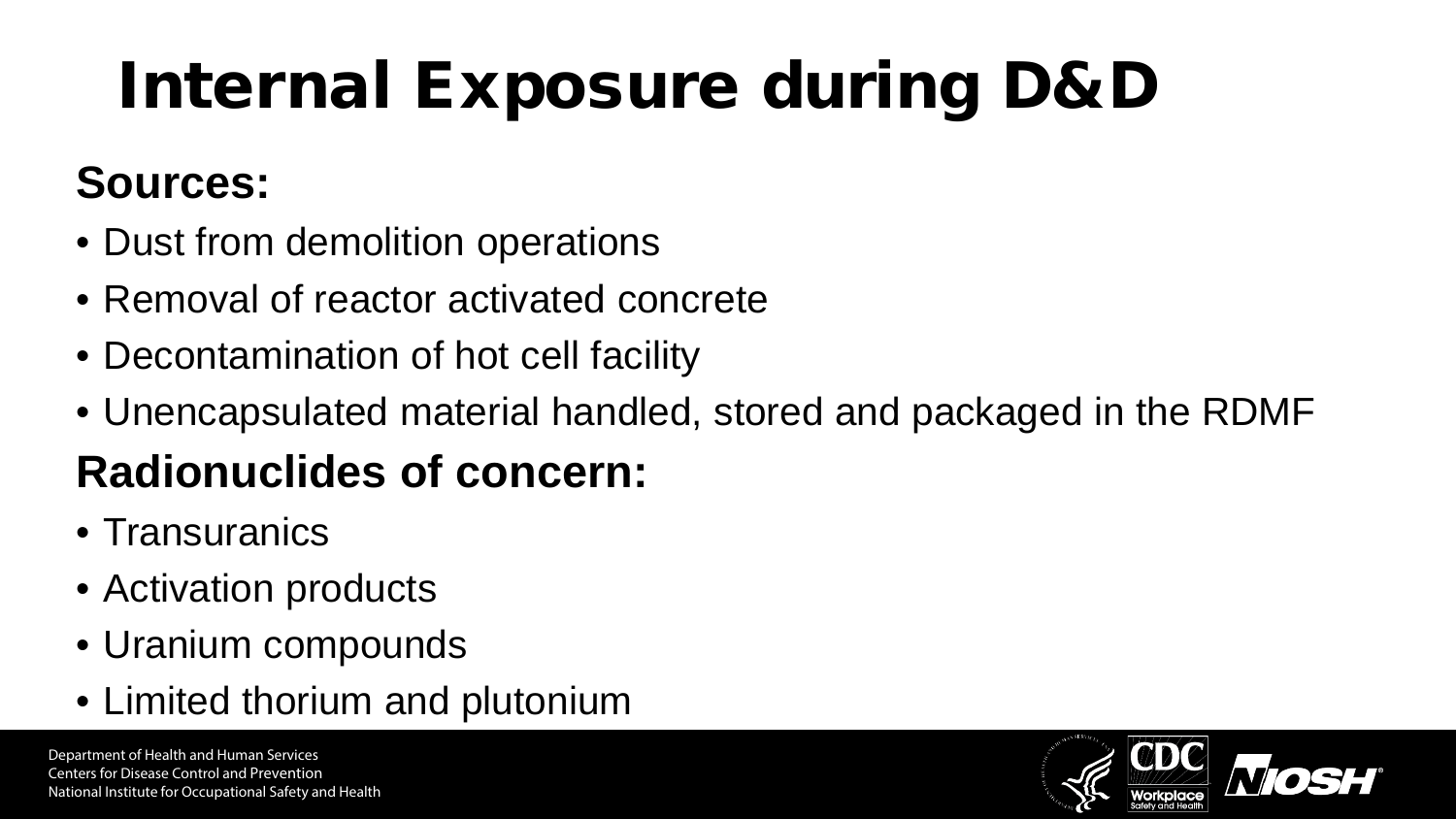# Internal Monitoring Data

- Internal monitoring for workers:
	- High contamination areas
	- Handling unencapsulated materials
- Special samples triggered by air sample results
- *In-vitro* and *in-vivo* were routine, but dependent on job assignment
- CEP was primary bioassay vendor: Aug. 1, 1991 June 30, 1993
- CEP suspected of data falsification
- CEP bioassay analyses for uranium, gross alpha, plutonium and mixed fission products are not being used by NIOSH

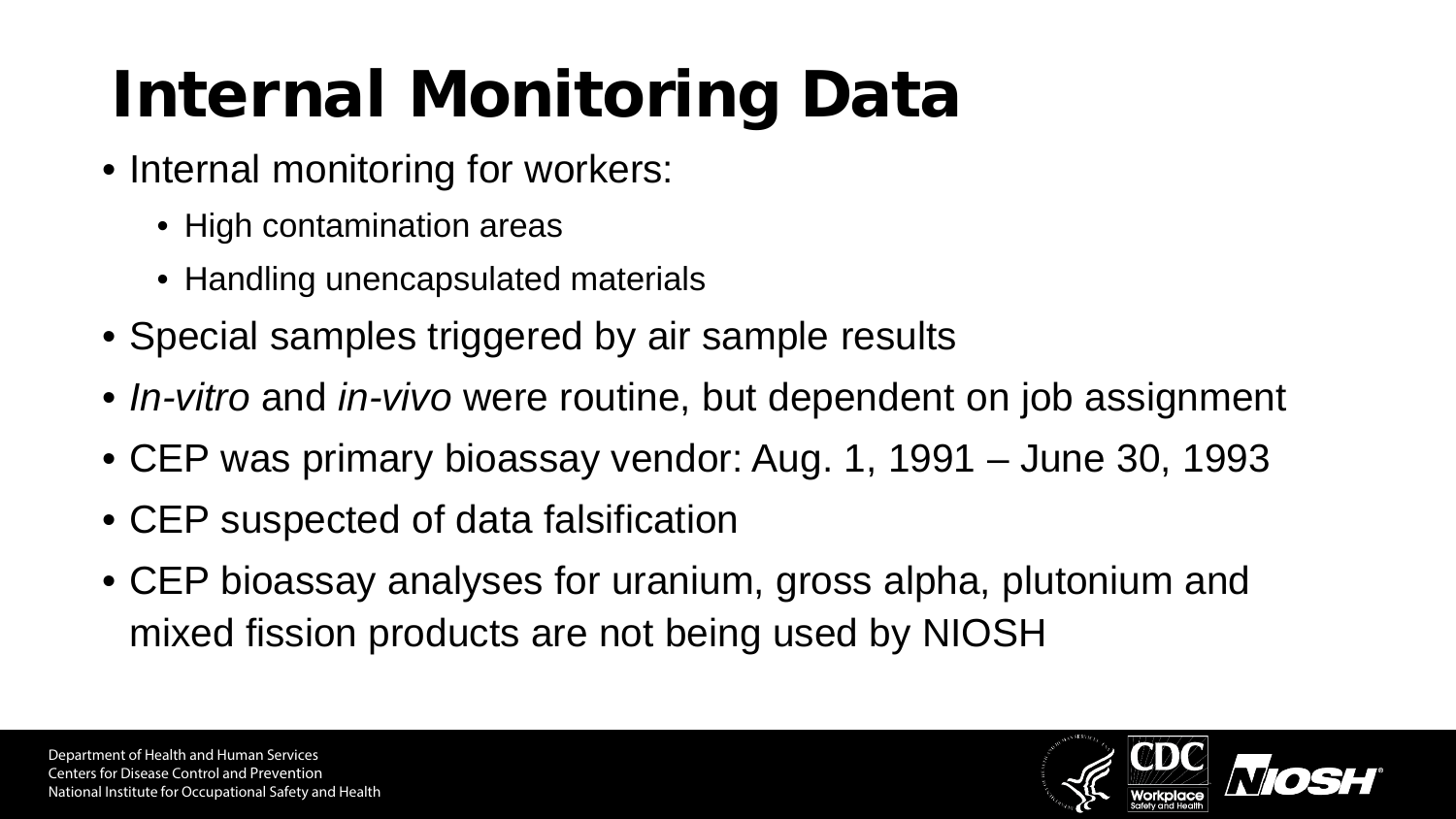# Internal Monitoring Data – cont'd

- SSFL CEP bioassay were baseline/routine in nature
- Air sample data is available for the same period
- *In-vivo* data is available for the same period (Helgeson)
- Coworker model (OTIB-0080) is available ending just prior to CEP period:
	- U: 1980-1988
	- Pu: 1969-1986
	- MFP: 1965-1991



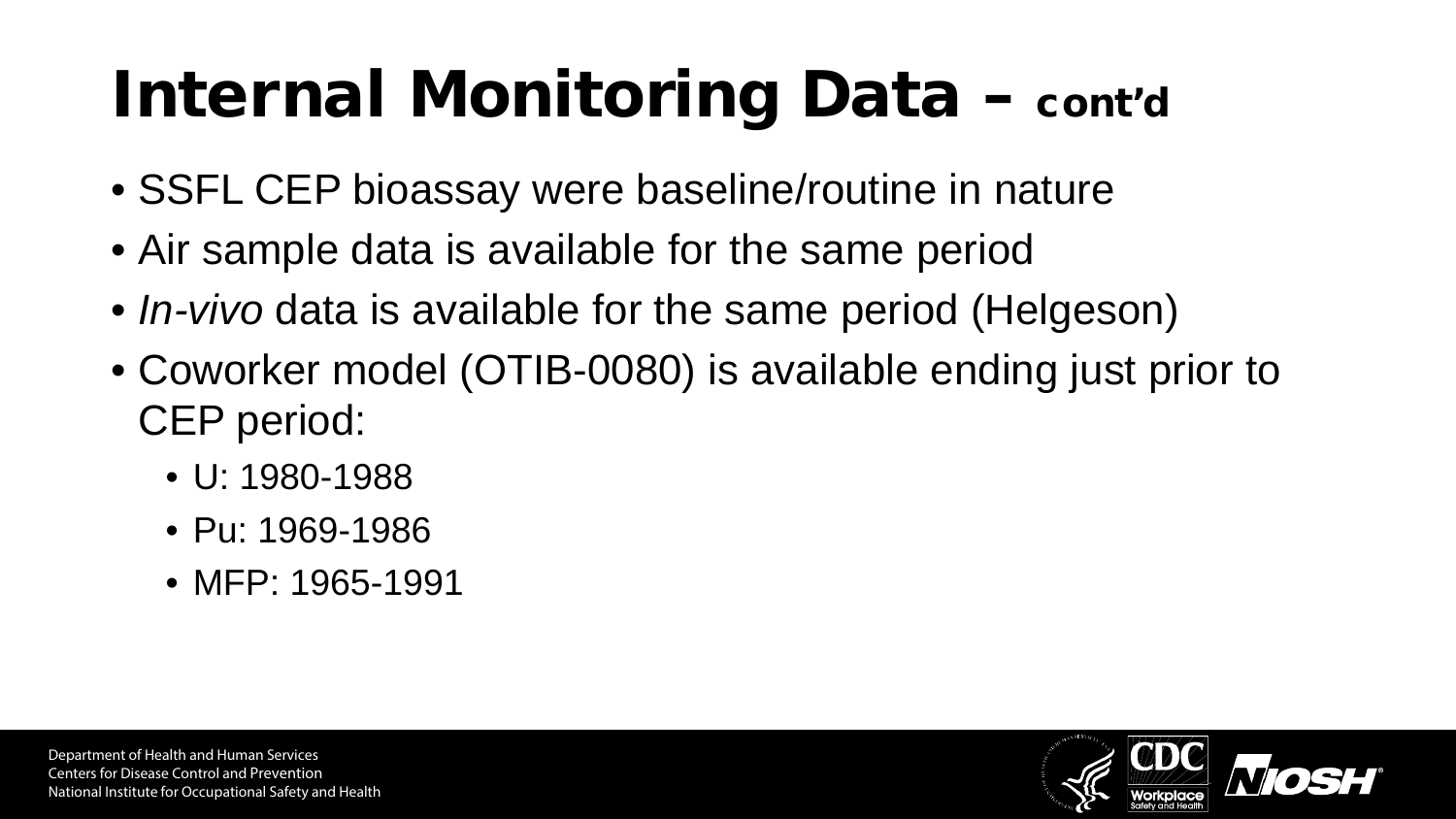

#### **Uranium Bioassay Results**

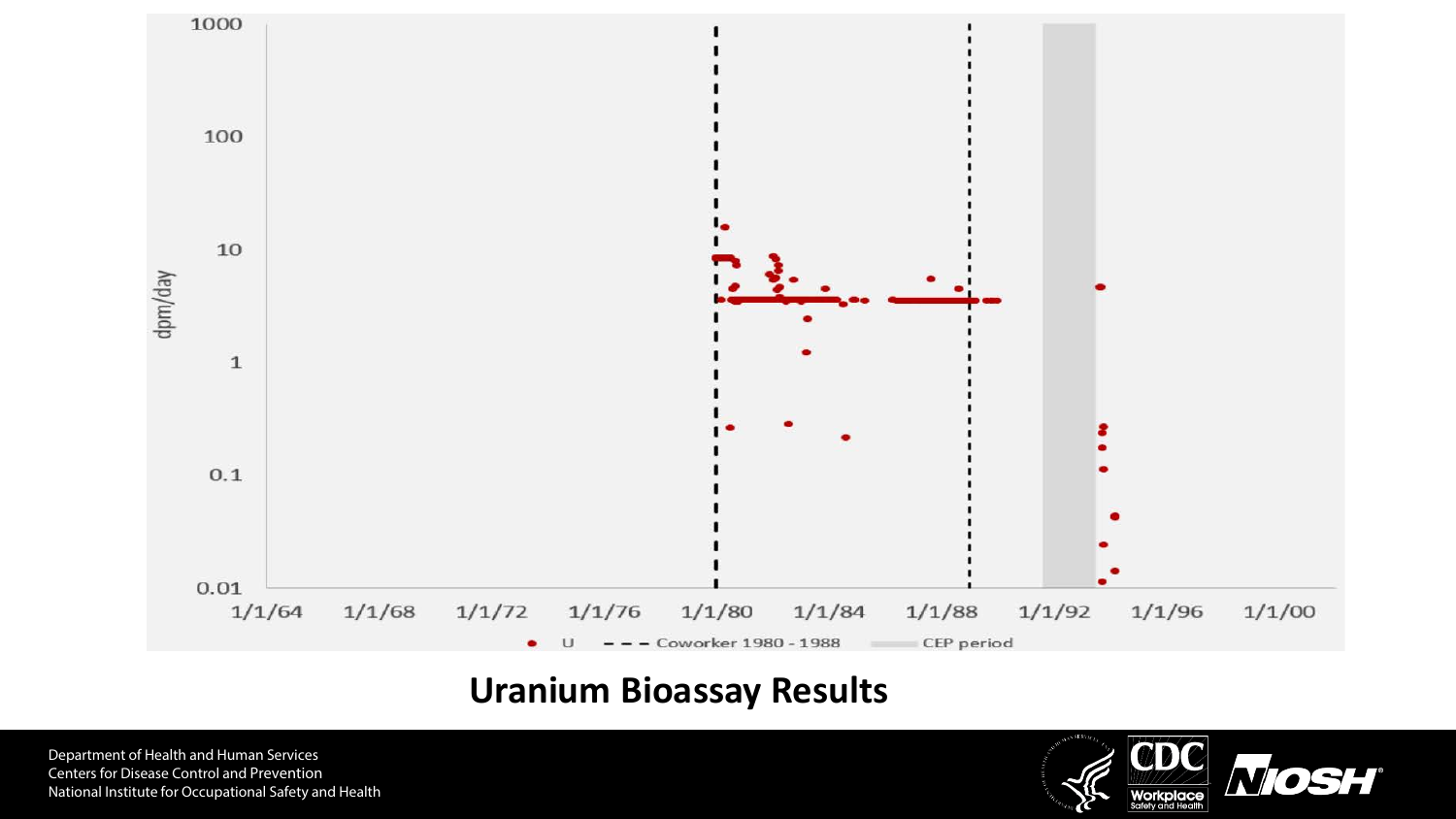

#### **Plutonium Bioassay Results**

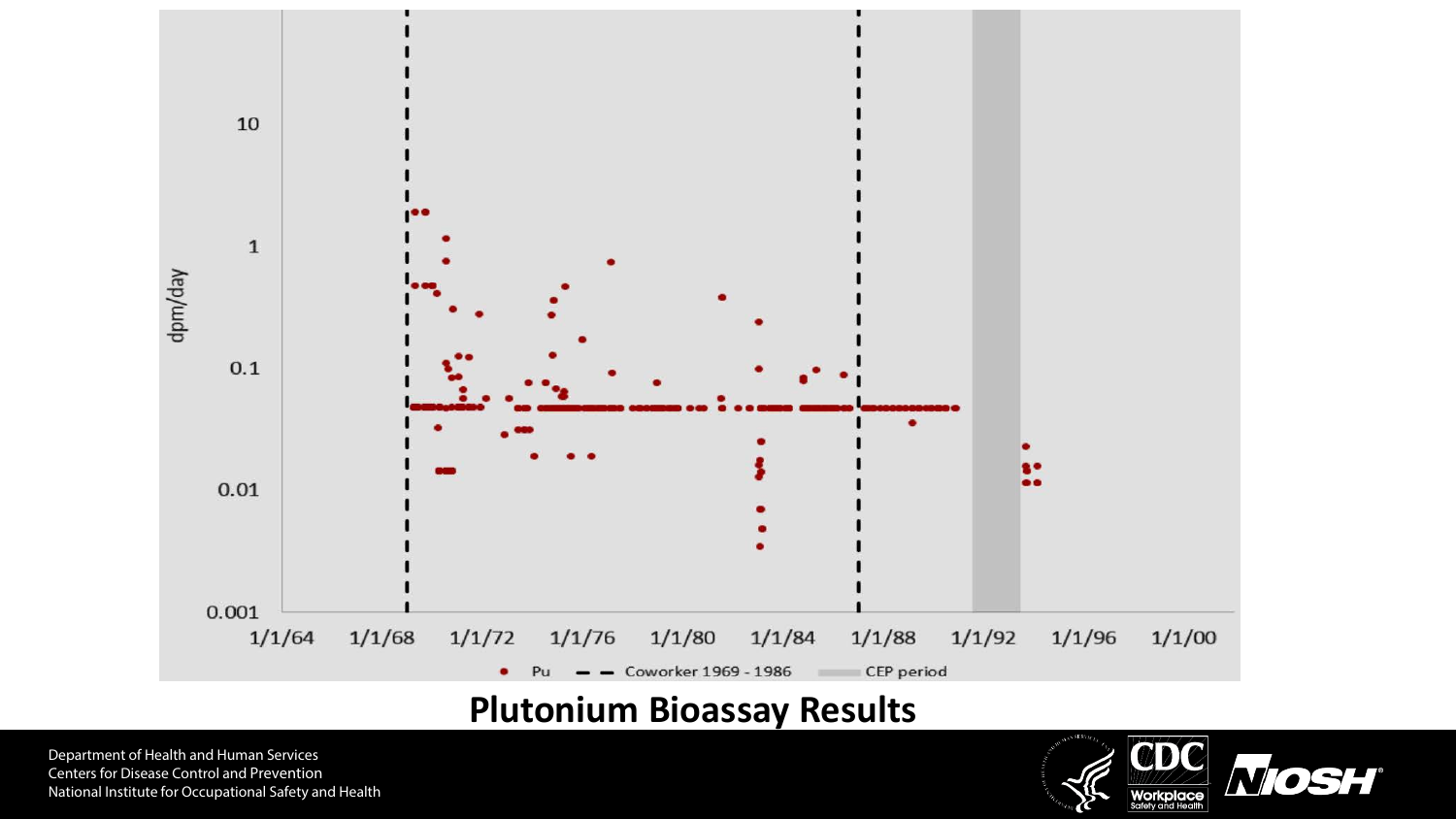

### **MFP/Sr-90 Bioassay Results**

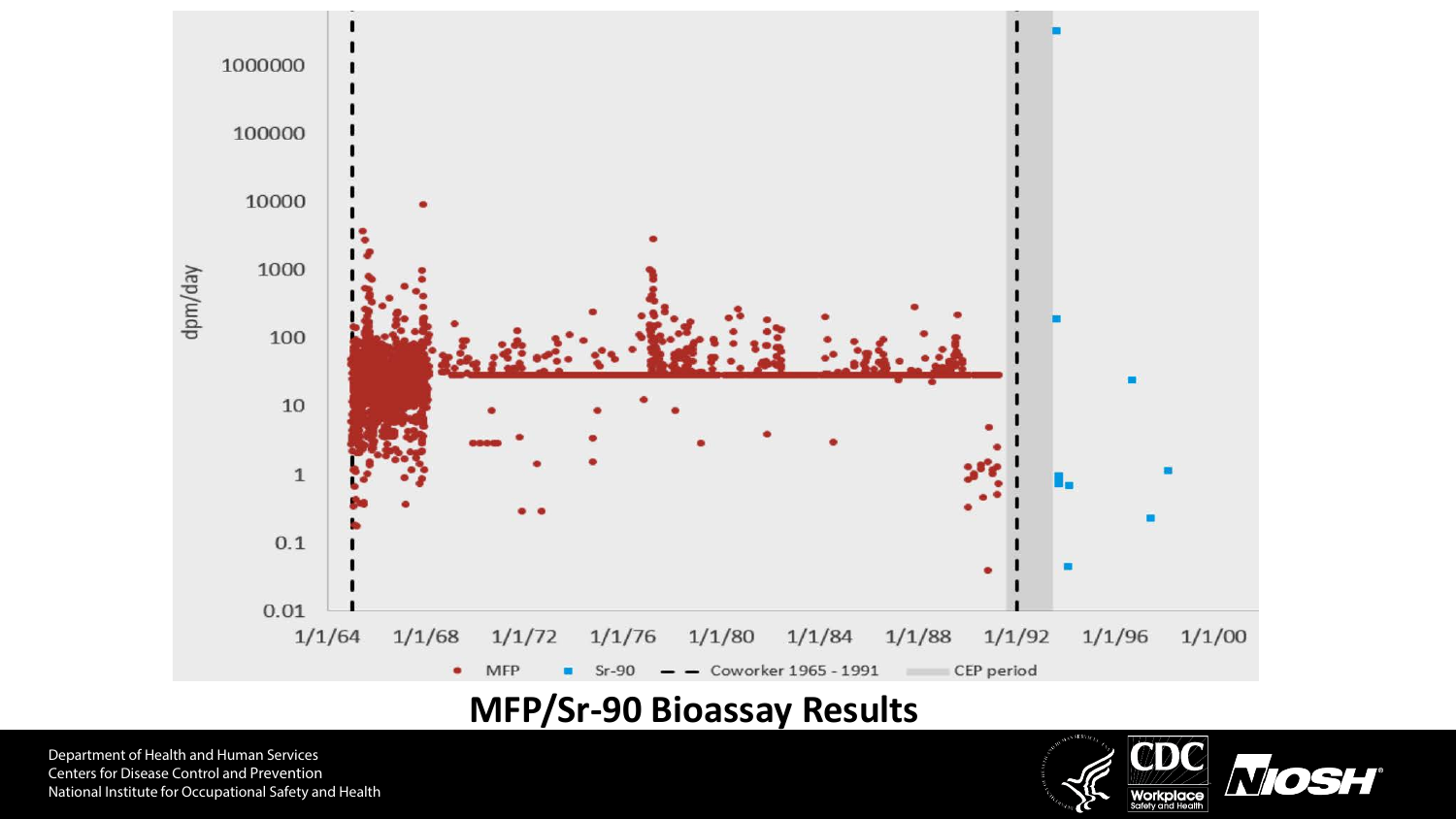

#### **Gross Alpha Bioassay Results**

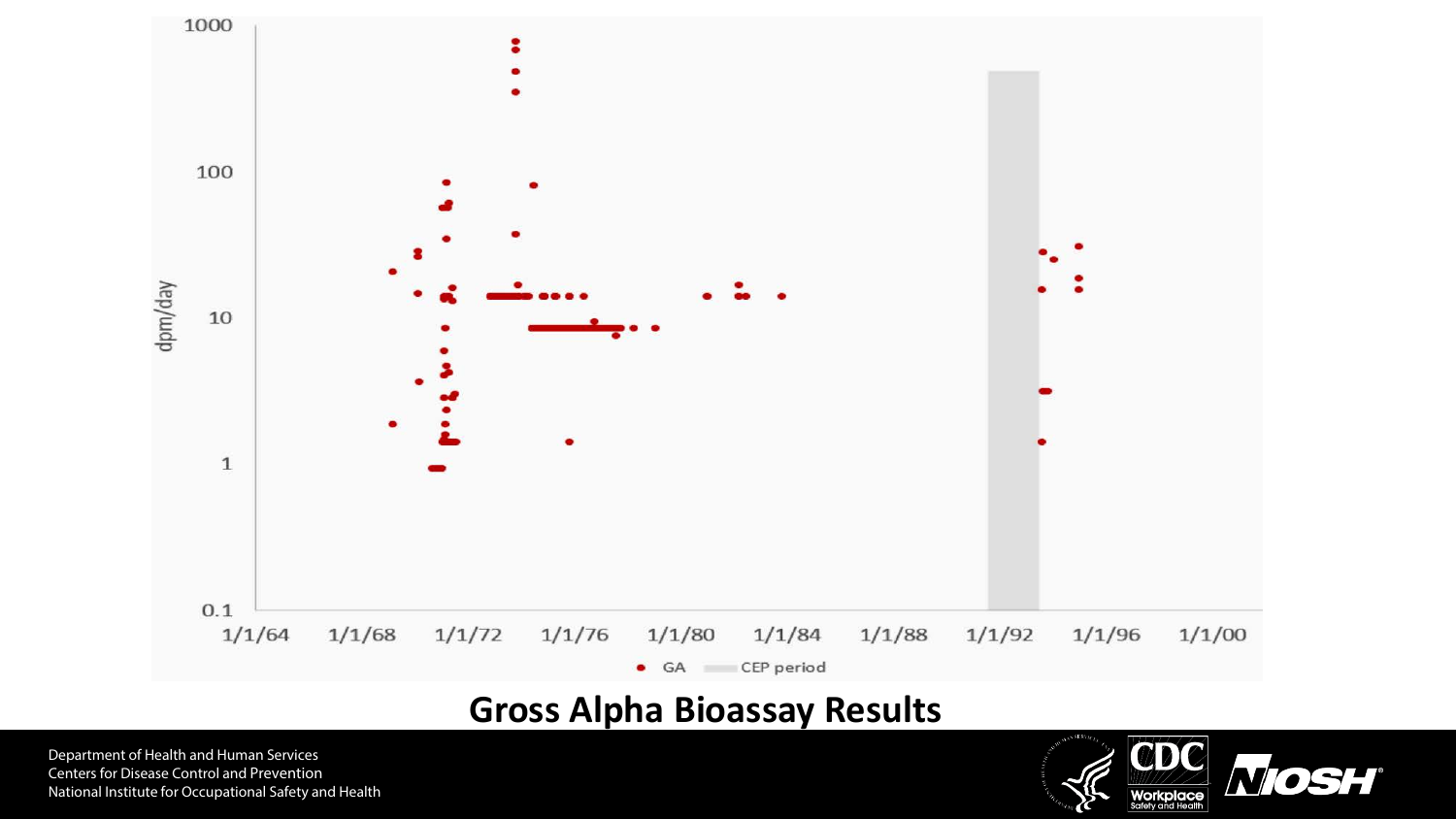

### **Frequency of WBC scans**

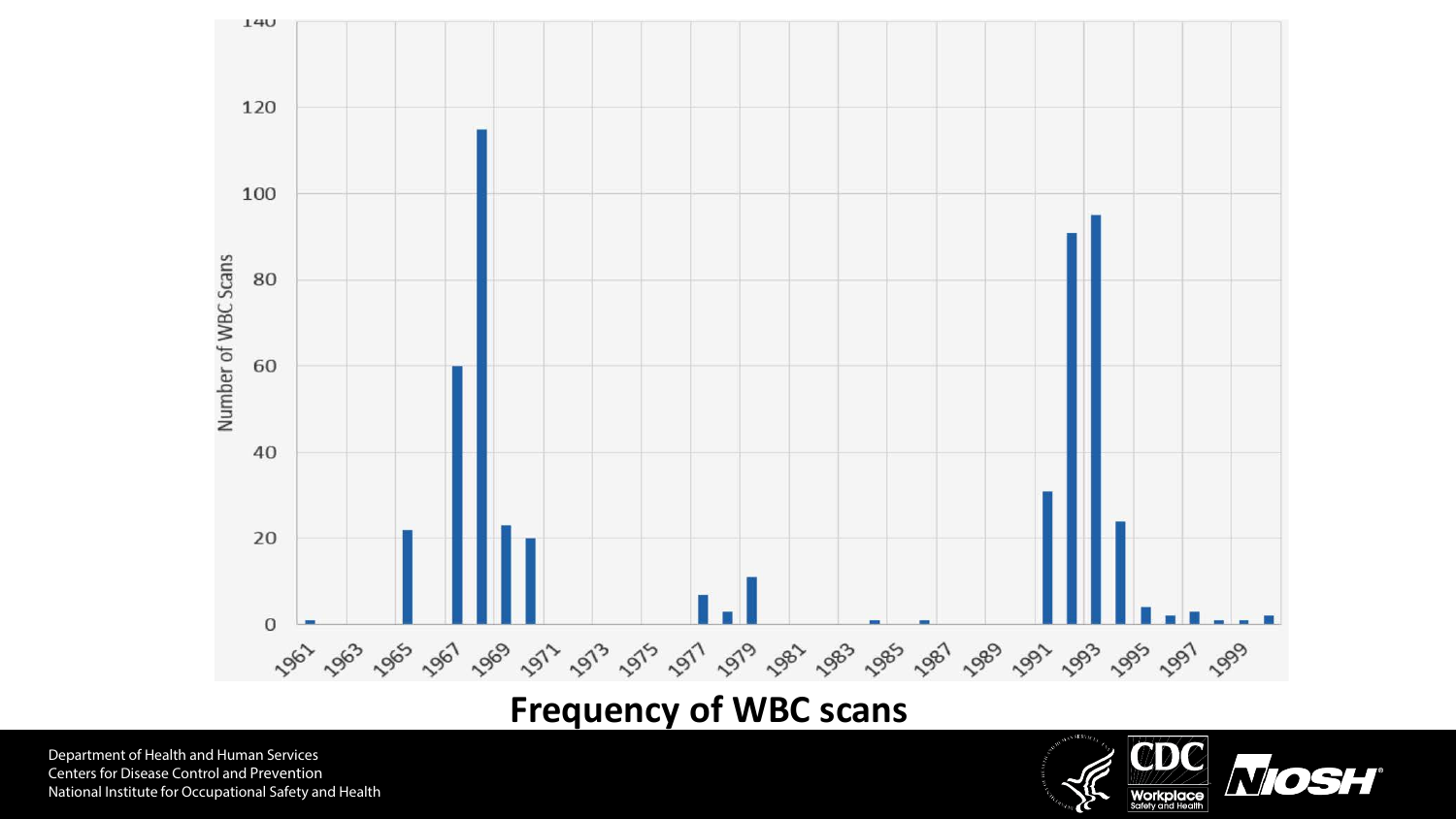# Internal Feasibility

- Lack of CEP *in-vitro* data does not cause infeasibility to bound internal dose for monitored and unmonitored workers
- Comparison of remediation period bioassay data to the operational period data showed no indication that the coworker intake rates would not bound the exposures for unmonitored workers.
- D&D and waste handling operations throughout the remediation period (1989-present) remained consistent in procedure, equipment, and exposure risk.

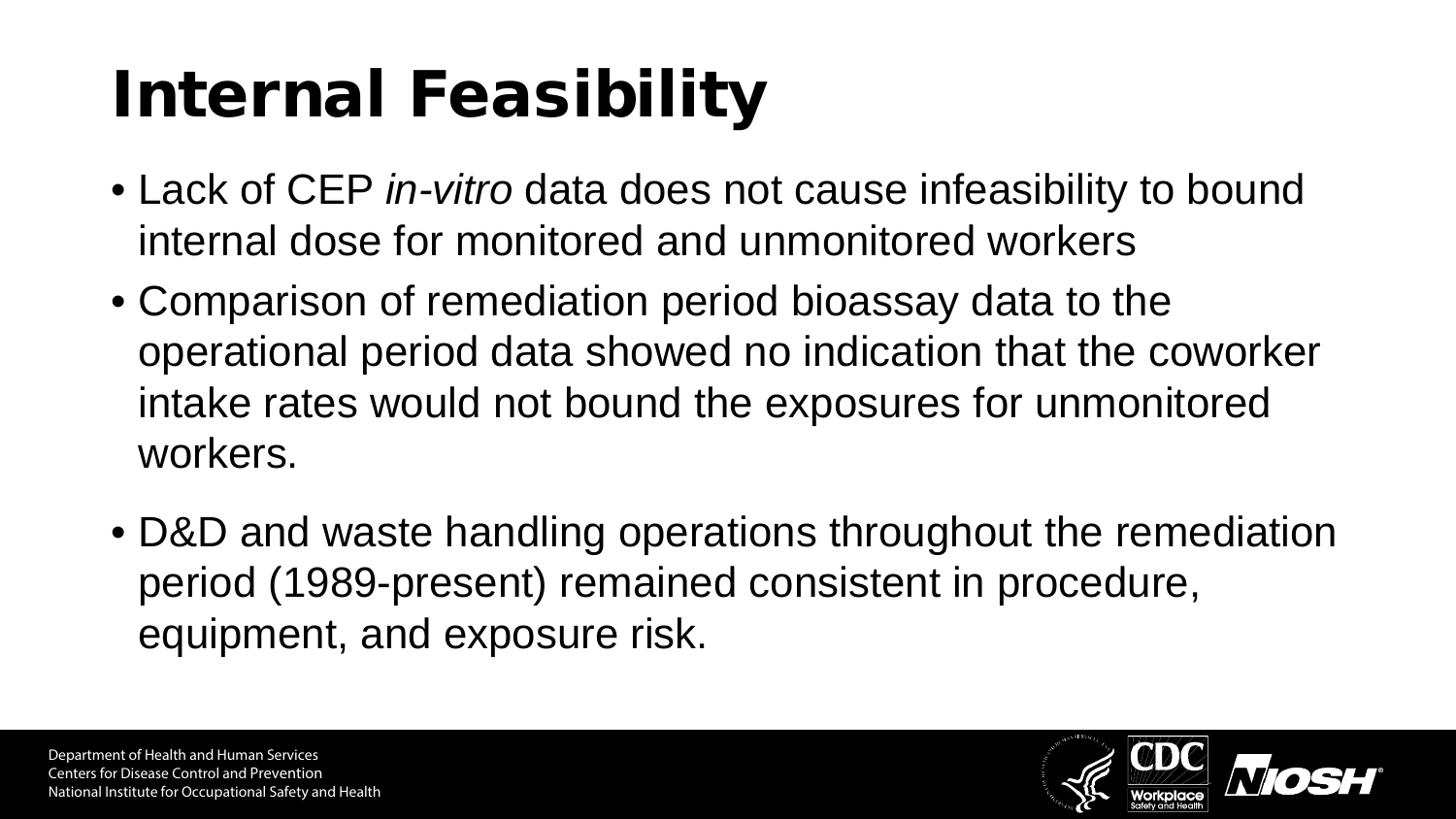# Internal Feasibility - cont'd

- During the CEP period the site was performing routine *in vivo* whole-body scans with Helgeson, there were no measurable exposures.
- In response to the DOE concerns with CEP data, the SSFL site initiated confirmatory resamples analyzed by the new contractor, Teledyne-Brown Engineering, these follow-up *in vitro* results confirmed no measurable internal exposures.